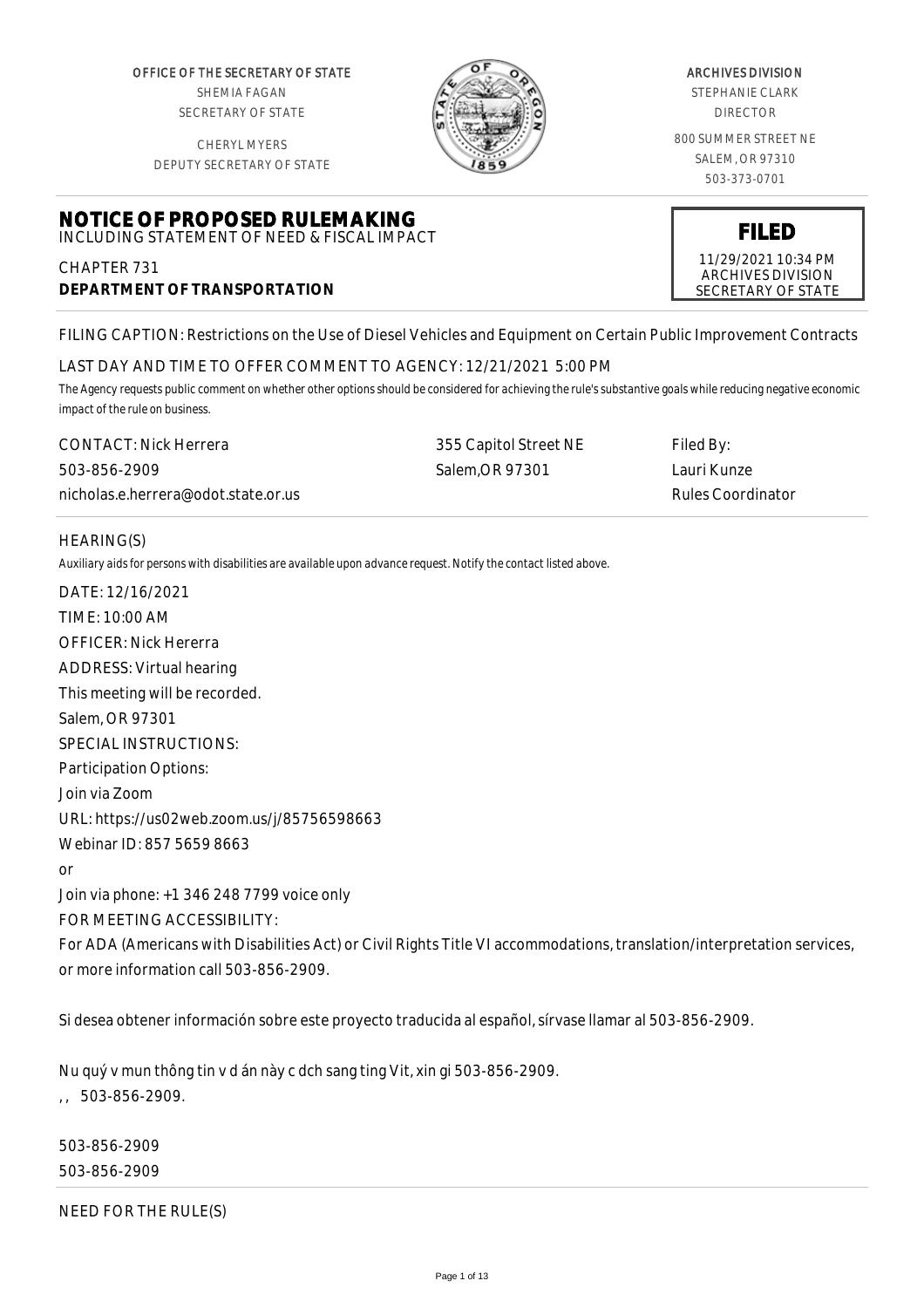Oregon laws 2019, Chapter 645 authorizes ODOT to adopt administrative rules relating to the use of diesel engines on site and in the course of performing a public improvement contract. In the development of administrative rules ODOT is required to, and has, considered minimum standards established by the Oregon Department of Environmental Quality, pursuant to Oregon Laws, Chapter 645.

ODOT needs to adopt OAR 731-005-0430, 731-005-0800, and 731-149-0020 to:

- Establish restrictions for the use of on-road and non-road diesel engines while performing certain public improvement contracts;
- Establish criteria by which projects will be evaluated to determine applicability of these standards;
- Establish processes by which compliance with these standards will be evaluated.

# DOCUMENTS RELIED UPON, AND WHERE THEY ARE AVAILABLE

- Enrolled HB 2007 https://olis.leg.state.or.us/liz/2019R1/Downloads/MeasureDocument/HB2007/Enrolled
- Manufacturers of Emission Controls Association -
- https://olis.oregonlegislature.gov/liz/2019I1/Downloads/CommitteeMeetingDocument/207997
- Manufacturers of Emission Controls Association -
- http://www.meca.org/resources/MECA\_diesel\_retrofit\_white\_paper\_1114\_FINAL.pdf
- The Concerns about Diesel Engine Exhaust https://www.oregon.gov/deq/FilterDocs/DieselEffectsReport.pdf
- https://equipmentwatch.com/
- https://catused.cat.com/en
- https://www.commercialtrucktrader.com/
- https://www.oregonlegislature.gov/citizen\_engagement/Reports/2019-ODOT-

Emerging%20Small%20Business%20Program.pdf

• https://cdn.advocacy.sba.gov/wp-content/uploads/2019/04/23142656/2019-Small-Business-Profiles-

OR.pdf?utm\_medium=email&utm\_source=govdelivery

## FISCAL AND ECONOMIC IMPACT:

Introduction

ORS 279C.537 requires that certain state public improvement contracts meet requirements related to the use of onroad and non-road diesel vehicles and equipment. The requirements provided in subsection (2) of the statute state:

(2) Except as provided in subsection (4) of this section, a public improvement contract must require at least 80 percent of the total fleet of motor vehicles that are motor vehicles powered by diesel engines and equipment powered by

nonroad diesel engines used on site and in the course of performing the contract to be:

(a) Motor vehicles powered by model year 2010 or newer diesel engines; and

(b) Equipment powered by nonroad diesel engines, whether or not capable of being powered by alternative fuel, that meet or exceed United States Environmental Protection Agency Tier 4 exhaust emission standards for nonroad compression ignition engines.

(3) Subsection (2) of this section applies only to a public improvement contract for a public improvement:

- (a) With a value of \$20 million or more;
- (b) For which the contracting agency is a state contracting agency; and

(c) If the public improvement is located within Multnomah, Clackamas or Washington County.

As an alternative to complying with the requirements prescribed in ORS 279C.537(2), ORS 279C.537(4)(b) authorizes the Director of Transportation, Director of the Oregon Department of Administrative Services, and the Attorney General…:

…may adopt rules for contract specifications relating to the use of diesel engines on site and in the course of performing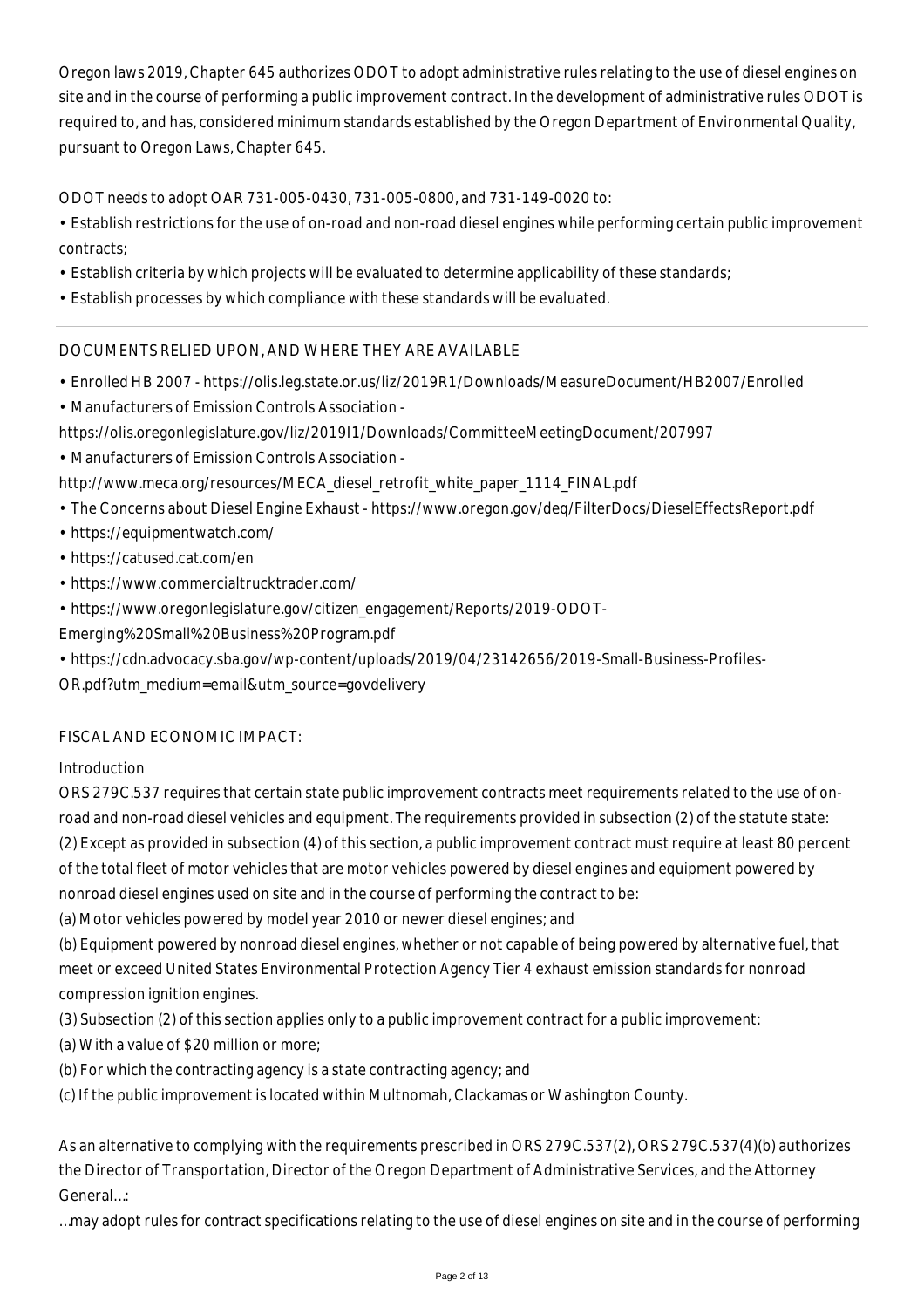a public improvement contract by a state contracting agency. In adopting rules under this paragraph, the directors and the Attorney General shall consider the minimum standards established by the Department of Environmental Quality under paragraph (a) of this subsection.

The requirements of ORS 279C.537(2) and ORS 279C.537(4)(b) apply to public improvement contracts advertised or solicited on or after January 1, 2022, or, for public improvement contracts that are not advertised or solicited, public improvements contracts that a contracting agency enters into on or after January 1, 2022. Regardless of the applicability timelines established in the statute, the requirements under ORS 279C.537(2) or ORS 279C.537(4)(b) apply to public improvement contracts for:

- The Interstate 5 Rose Quarter Project;
- The Interstate 205 Abernethy Bridge Project;
- The Interstate 205 Freeway Widening Project;
- The State Highway 217 Northbound Project; and
- The State Highway 217 Southbound Project.

The proposed rules impose the following requirements:

Non-road Diesel Equipment

- Beginning January 1, 2022, public improvement contracts exceeding \$20 million located in Clackamas, Multnomah, or Washington County, must utilize at least 60% non-road diesel equipment that meets Tier 4 emission standards, or is retrofit with a verified diesel particulate filter or diesel oxidation catalyst;

- Beginning January 1, 2025, public improvement contracts exceeding \$15 million located in Clackamas, Multnomah, or Washington County, must utilize at least 70% non-road diesel equipment that meets Tier 4 emission standards, or is retrofit with a verified diesel particulate filter or diesel oxidation catalyst;

- Beginning January 1, 2029, public improvement contracts exceeding \$10 million located in Clackamas, Multnomah, or Washington County, must utilize at least 80% non-road diesel equipment that meets Tier 4 emission standards, or is retrofit with a verified diesel particulate filter or diesel oxidation catalyst;

Notwithstanding the timelines and percentages above, the following projects must utilize 80% non-road diesel equipment that meets Tier 4 emission standards, or is retrofit with a verified diesel particulate filter or diesel oxidation catalyst:

- The Interstate 5 Rose Quarter Project;
- The Interstate 205 Abernethy Bridge Project;
- The Interstate 205 Freeway Widening Project;
- The State Highway 217 Northbound Project; and
- The State Highway 217 Southbound Project.

The following non-road diesel equipment is exempt from these rules:

- Equipment required for an emergency, as determined by the agency employee responsible for administering the contract; and

- For contracts with an advertisement date before January 1, 2029, equipment owned and operated by a COBIDcertified firm (compliant COBID equipment may counted toward the Tier 4/retrofit percentage requirements).

## On-road Diesel Vehicles

- Beginning January 1, 2022, public improvement contracts exceeding \$20 million located in Clackamas, Multnomah, or Washington County, and the Interstate 5 Rose Quarter Project, the Interstate 205 Abernethy Bridge Project, the Interstate 205 Freeway Widening Project, the State Highway 217 Northbound Project, and the State Highway 217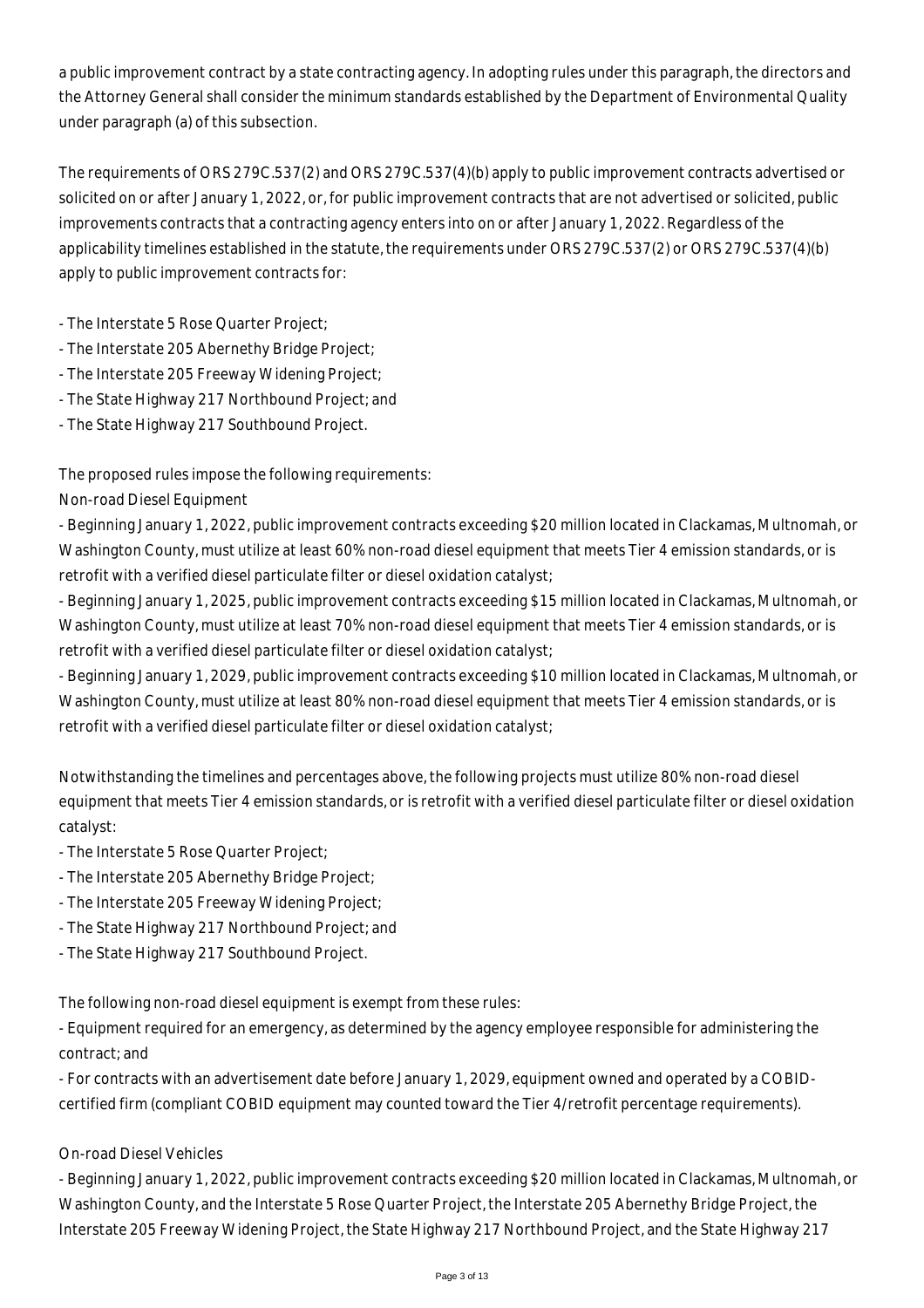Southbound Project must utilize 50% concrete mixer trucks and dump trucks that are model year 2010 or newer; - Beginning January 1, 2025, public improvement contracts exceeding \$15 million located in Clackamas, Multnomah, or Washington County must utilize 75% concrete mixer trucks and dump trucks that are model year 2010 or newer; - Beginning January 1, 2029, public improvement contracts exceeding \$10 million located in Clackamas, Multnomah, or Washington County must utilize 100% concrete mixer trucks and dump trucks that are model year 2010 or newer;

The on-road diesel vehicle requirements apply to concrete mixer trucks and dump trucks owned or operated by contractors, subcontractors, and those operated under trucking service agreements. The on-road diesel vehicle requirements do not apply to concrete mixer trucks or dump trucks owned and operated by a certified firm (for projects with an advertisement date before January 1, 2029; and concrete mixer trucks and dump trucks owned and operated by suppliers or vendors delivering materials to a project site that are not operated under a trucking service agreement or subcontract.

## COST OF COMPLIANCE:

*(1) Identify any state agencies, units of local government, and members of the public likely to be economically affected by the rule(s). (2) Effect on Small Businesses: (a) Estimate the number and type of small businesses subject to the rule(s); (b) Describe the expected reporting, recordkeeping and administrative activities and cost required to comply with the rule(s); (c) Estimate the cost of professional services, equipment supplies, labor and increased administration required to comply with the rule(s).*

(1) ODOT anticipates that certain members of the public, and certain businesses will be economically impacted by the proposed rules. Those potentially impacted include individuals and businesses which contract with ODOT, either as a prime contractor, or a subcontractor, that own or rent qualified on-road and non-road diesel vehicles and equipment.

# On-road and Non-road Retrofits --

To comply with the proposed rules, affected individuals and businesses may be required to install verified retrofit devices on non-road diesel equipment, posing an economic impact to those individuals and businesses. The Manufacturers of Emission Controls Association (MECA), estimates costs associated with retrofit technologies as:

Retrofit Technology and Cost Range (per piece of equipment) Diesel Oxidation Catalyst \$500 - \$2,000 Passive Diesel Particulate Filter \$8,000 - \$20,000 Active Diesel Particulate Filter \$12,000 - \$30,000

Specific fiscal impacts to individual businesses cannot be calculated, as this is dependent upon the existing makeup of each firm's off-road diesel equipment fleet, which may vary significantly between businesses.

The proposed rules are not expected to impact other state agencies, units of local government, or individual members of the public not performing work on an ODOT public improvement project.

## On-road and Non-road Replacements --

Specific cost impacts to individuals and businesses cannot be calculated, as this is dependent upon the existing makeup of each firm's on-road and non-road diesel fleet, and subsequent purchasing decisions. Market research indicates that the cost of replacing non-road diesel equipment can vary widely depending on the specific equipment type, manufacturing year, make, model, and other factors. ODOT has provided a table below with high-level cost estimates for both new and used Tier 4 non-road, and 2010 ore new on-road, equipment and concrete mixer trucks and dump trucks. Information regarding the cost of replacements was obtained from sources generally available to the public. Cost information provided is approximate. For those vehicles and equipment with no Used values listed, ODOT was unable to locate cost information.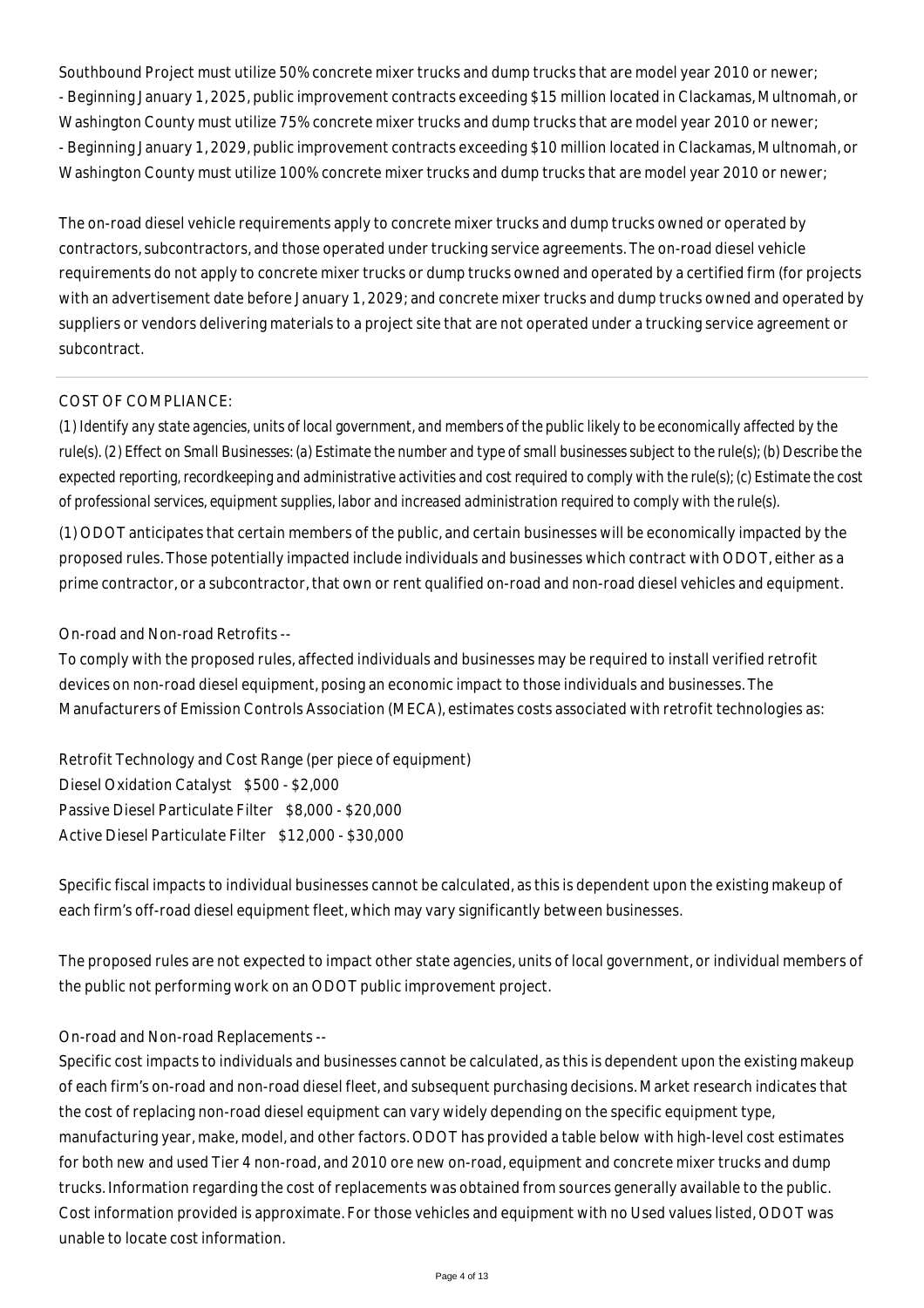Type; New; Used Non-road: Small Excavator; \$90,000; \$94,000 – \$245,000 Medium Excavator; \$300,000 Large Excavator; \$1,000,000 Paver; \$400,000; \$50,000 – \$350,000 Vibratory Compactor; \$170,000; \$80,000 Small off-road Haul Truck; \$500,000 Large off-road Haul Truck; \$800,000 Small Dozer; \$130,000; \$50,000 – \$1,300,000 Large Dozer; \$1,300,000 Small Grader; \$300,000; \$90,000 – \$500,000 Large Grader; \$600,000 Small Backhoe; \$90,000; \$50,000 – \$95,000 Large Backhoe; \$180,000 On-road: Concrete Mixer Truck; \$165,000 – \$125,000; \$40,000 – \$80,000 Dump Truck; \$50,000 – \$200,000; \$20,000 – \$200,000

Members of ODOT's Rules Advisory Committee provided the following information regarding costs to replace nonroad diesel vehicles, based on the vehicle's horsepower rating, according to the Construction Industry Air Quality Coalition (December 2018).

Estimated Average Cost Power Category (HP) \$1,800,000 >750+ \$1,000,000 600 – 750 \$750,000 300 – 559 \$300,000 175 – 299 \$160,000 100 – 174 \$125,000 75 – 99 \$100,000 50 – 74 \$55,000 25 – 49

Potential Cost Savings Due to Diesel Emission Reductions --

Specific emission reductions caused by the proposed rules are unknown. However, ODOT anticipates diesel emission reductions to be achieve on qualifying projects, which is anticipated to result in reductions in health costs related to diesel emissions. The Oregon Department of Environmental Quality estimates that emissions from an Excavator account for \$24,575 per year in health-related costs associated with diesel emissions. ODOT anticipates these healthrelated costs to be avoided with implementation of this rule.

2. An estimate of the number of small businesses subject to the proposed rule --

ODOT does not have precise information on the number of small businesses that may be impacted by this proposed rule. The U.S. Small Business Administration reports total small construction firms in Oregon to total roughly 11,000 firms. This estimate includes all construction firms with fewer than 20 employees (including non-civil construction firms, such as residential construction). ODOT's Office of Civil Rights' biennial Emerging Small Business (ESB) report, published in December 2019, indicates that 1,874 firms were certified as ESBs during the 2017-19 biennium, with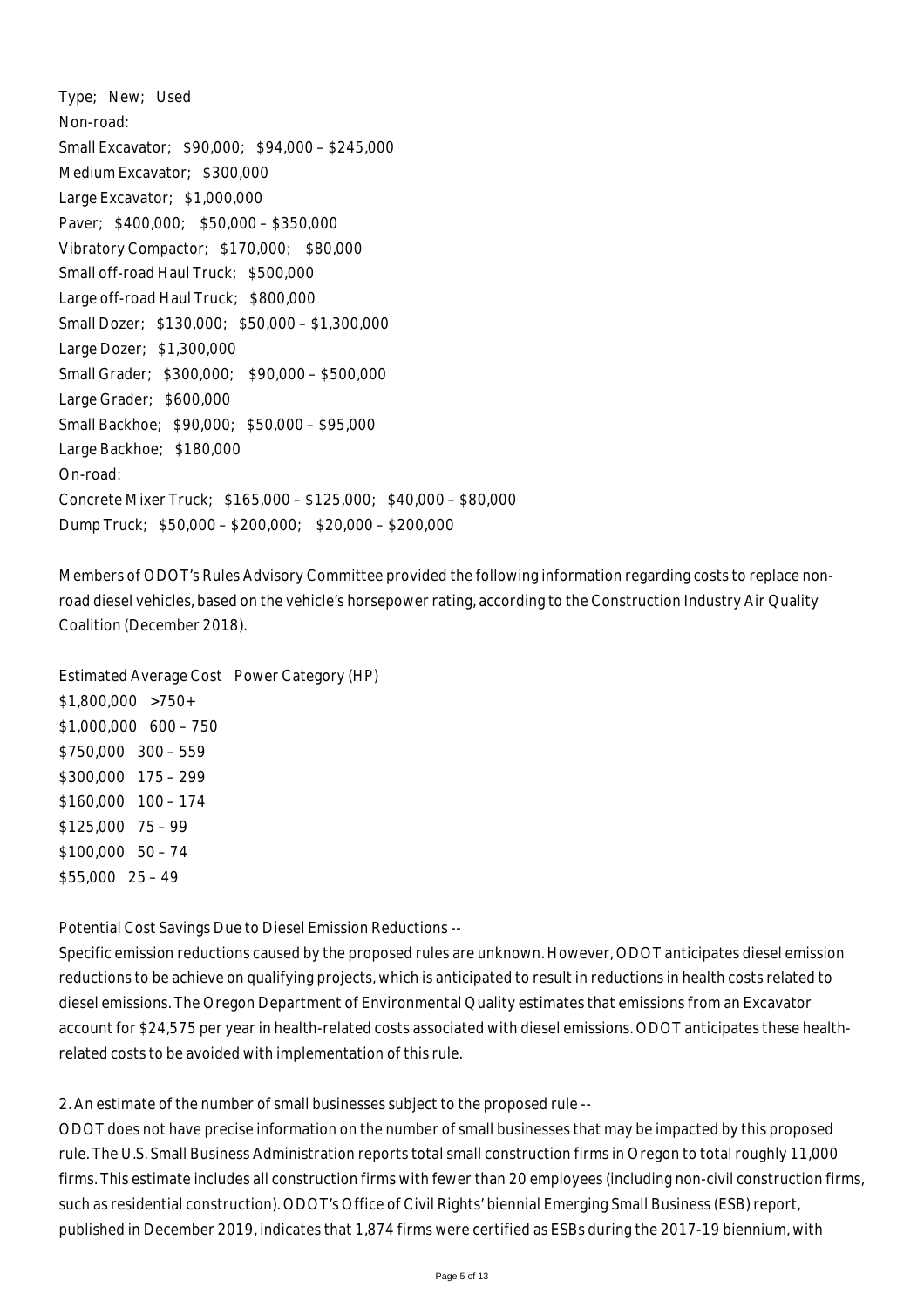1,091 firms being awarded work on an ODOT project.

Based on the above information, ODOT estimates that up to 2,000 small businesses may be impacted by this rule, as proposed exemptions for certified firms expire.

Identification of the types of businesses and industries with small businesses subject to the rule -- The proposed rule will impact individuals and businesses in the construction industry.

A brief description of the projected reporting, recordkeeping and other administrative activities required for compliance with the proposed rule, including cost of professional services --

The proposed rules will require contractors to maintain all appropriate records related to the use of diesel equipment and vehicles on qualifying projects. These recordkeeping and reporting requirements include:

• Maintaining records of all on-road and non-road diesel vehicles and equipment used on site and in the execution of the qualifying project;

• Maintaining records relating to any available exemptions applied to subject vehicles and equipment;

• Submission of all records to ODOT for inspection as required (this reporting requirement will likely be on a monthly basis).

Specific reporting requirements will be detailed in ODOT contract specifications, but is likely to include the following information:

- Equipment owner
- Equipment type
- Manufacturer
- Model number
- Engine model year
- Serial number
- Horse power
- Engine Tier rating
- Whether the engine has been retrofit (include type of device, serial number, make, model, manufacturer)
- Whether the equipment is owned and operated by a certified firm
- Whether the equipment qualifies for an exemption

An identification of equipment, supplies, labor and increased administration required for compliance with the proposed rule --

ODOT anticipates additional equipment and supplies required of affected individuals and businesses to comply with the proposed rule. Affected individuals and businesses may be required to retrofit, or replace, otherwise non-compliant equipment in order to be eligible to bid on ODOT construction projects. Cost estimates related to retrofits can be found above.

The proposed rule will likely require increased labor and administrative costs in order to comply. Specific labor and administrative costs are unknown, however ODOT anticipates increased labor and administrative costs to be minimal, relative to the dollar value of a contract. ODOT estimates increased labor and administrative costs to be approximately \$1,000 per million contracted, based on the following assumptions for a \$20 million project: Loaded Hourly Rate of a Project Inspector - \$76/hour

Typical hours billed per \$20 million project - 2,500 hours

Total Inspector cost - \$190,000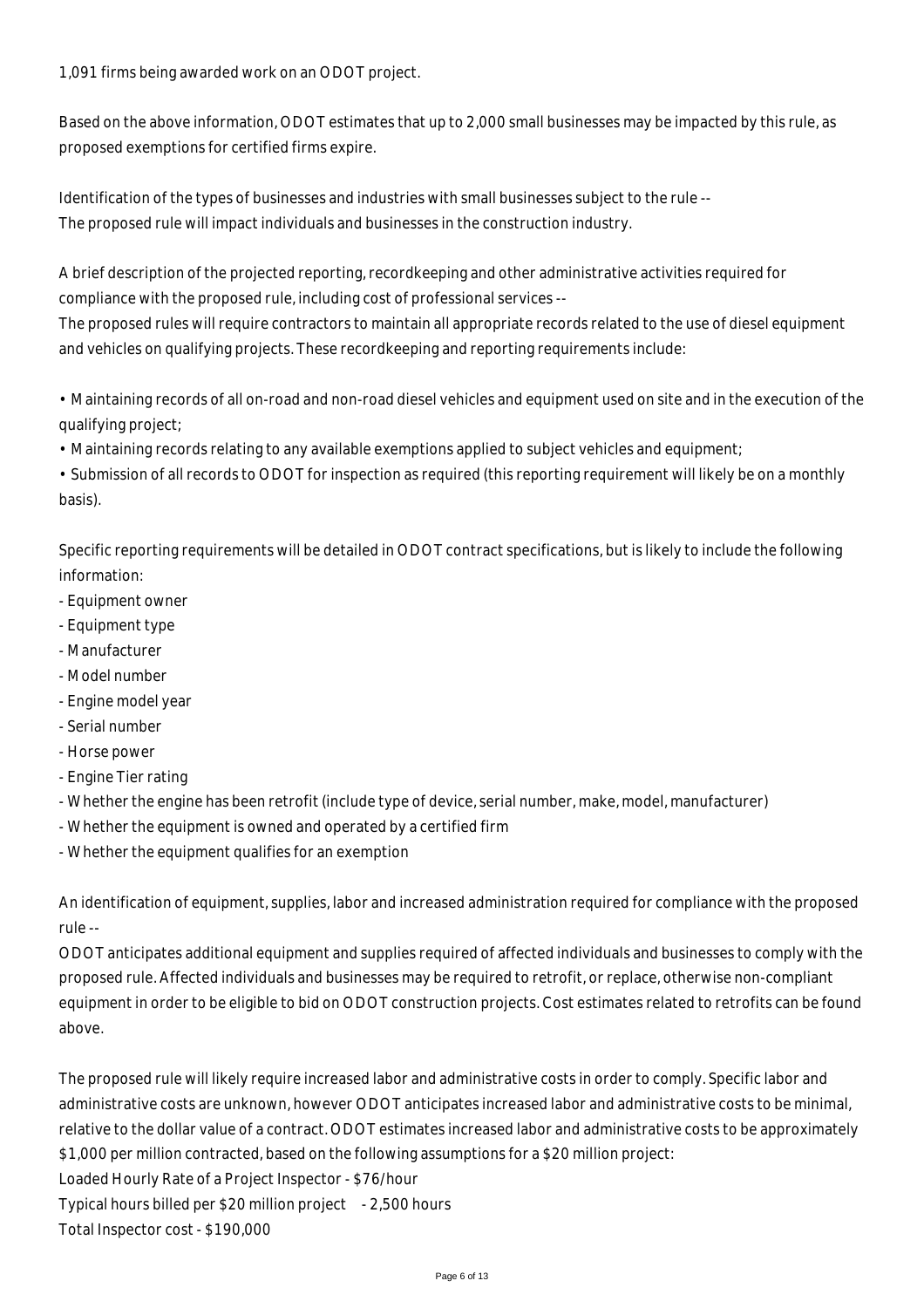## DESCRIBE HOW SMALL BUSINESSES WERE INVOLVED IN THE DEVELOPMENT OF THESE RULE(S):

One member of ODOT's Rules Advisory Committee is a certified firm, and participated in the RAC to represent the interests of small business.

## WAS AN ADMINISTRATIVE RULE ADVISORY COMMITTEE CONSULTED? YES

RULES PROPOSED: 731-005-0430, 731-005-0800, 731-149-0020

AMEND: 731-005-0430

RULE SUMMARY: Added definitions for: Certified Firm **Emergency** Non-road Diesel Equipment Project Site Tier 4 Exhaust Emission Standard Verified Diesel Oxidation Catalyst Verified Diesel Particulate Filter CHANGES TO RULE:

731-005-0430

Definitions ¶

All capitalized terms have the meanings set forth below, unless otherwise defined in the chapter 731, division 005 rules.¶

(1) Addendum or Addenda: An addition or deletion to, a material change in, or general interest explanation of the Solicitation Document. Addenda shall be labeled as such and distributed to all interested entities in accordance with these rules.¶

(2) Bid: A competitive Offer, binding on the Bidder and submitted in response to an Invitation to Bid:¶

(a) Lump Sum Bid: A Bid that is the total completed project price;¶

(b) Unit Price Bid: A Bid that provides unit prices based upon estimated quantities.¶

(3) Bidder: An Entity that submits a Bid in response to an Invitation to Bid.¶

(4) Closing: The date and time announced in the Solicitation Document as the deadline for submitting Offers.¶

(5) Certified Firm: A company that possess one or more current, valid certification(s) from the Oregon

Certification Office for Business Inclusion and Diversity.¶

(6) Competitive Range: The number of Proposers within a given scoring range ODOT will negotiate with if ODOT intends to negotiate in accordance with OAR 731-005-0650. The Competitive Range must be stated in the Solicitation Document, but will be decreased if the number of Proposers that submit Proposals is less than the specified number, or may be increased by ODOT in accordance with OAR 731-005-0650.¶

(67) Conduct Disqualification: A Disqualification pursuant to ORS 279C.440.¶

(78) Contract: The Written agreement, resulting from the Solicitation Document that defines the Work to be completed and sets forth the rights and obligations of the parties.¶

(89) Contract Amount: Sum of the amounts computed by multiplying the Bid item quantities by the unit price in the schedule of Contract prices of the Contract as awarded.¶

(910) Contract Price: The total of the awarded Bid or Proposal amount, including any approved alternates, and any fully executed change orders or amendments.¶

(101) Contract Review Authority: The Director of the Oregon Department of Transportation.¶

(112) Contractor: The Entity awarded the Contract in response to the Solicitation Document.¶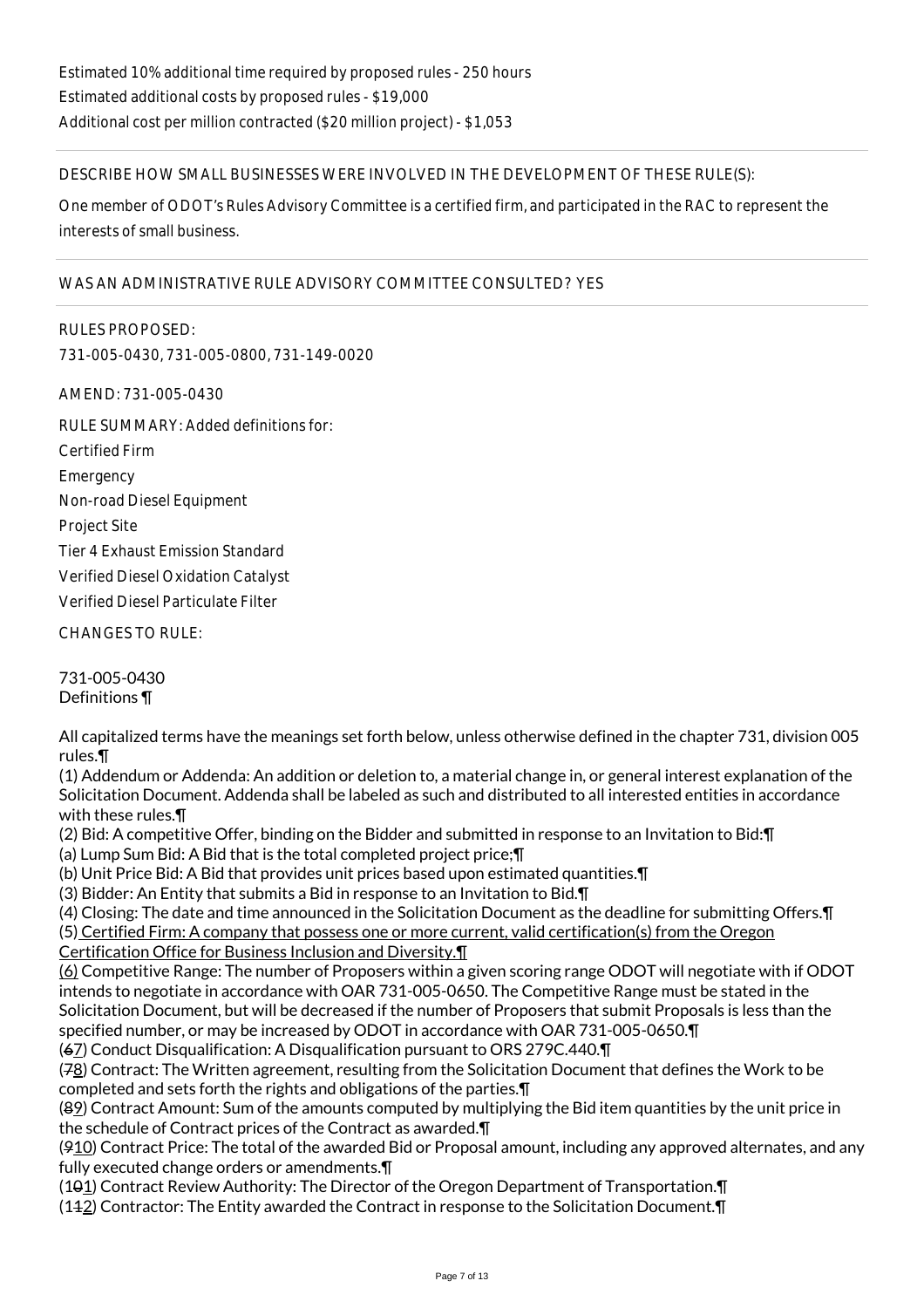(123) DAS: Oregon Department of Administrative Services.¶

(134) Days: Calendar days unless otherwise specified by these rules.¶

(145) DBE Disqualification: A Disqualification pursuant to ORS 200.065, 200.075 or 279A.110.¶

(156) Descriptive Literature: The Offeror's materials submitted to provide information concerning the products and/or services available in response to the Solicitation Document.¶

(167) Disqualification: The preclusion of an Entity from contracting with ODOT for a period of time. Disqualification may be a Conduct Disqualification as defined above, performance disqualification for failure to meet standards listed in OAR 734-010-0290(4), DBE Disqualification or disqualification for lack of specific demonstrated experience (special prequalification as described in OAR 731-007-0030). ODOT is authorized to disqualify an Entity in accordance with OAR 731-005-0710.¶

(178) Electronic Advertisement: ODOT's Solicitation Document, or other document inviting participation in ODOT's procurements made available over the Internet via:¶

(a) The World Wide Web or some other Internet protocol; or¶

(b) ODOT's Electronic Procurement System.¶

(189) Electronic Data Interchange Operating Agreement or EDI Operating Agreement: A series of standards that provide computer to computer exchange of business documents between organizations over telephone lines or computer networks. An EDI document is a document that has been transmitted pursuant to an EDI Operating Agreement.¶

(1920) Electronic Offer: A response to ODOT's Solicitation Document submitted to ODOT via:¶

(a) The World Wide Web or some other Internet protocol; or¶

(b) ODOT's Electronic Procurement System.¶

(201) Electronic Procurement System or Electronic Procurement: An information system that persons may access through the Internet using the World Wide Web or some other Internet protocol or that persons may otherwise remotely access using a computer, that enables persons to send Electronic Offers and ODOT to post Electronic Advertisements, receive Electronic Offers, and conduct other activities related to a procurement.¶

(212) Emergency: Circumstances that could not have been reasonably foreseen that create a substantial risk of loss, damage, interruption of services, or threat to public health or safety with regard to a public improvement project.¶

(23) Entity: A natural person capable of being legally bound, sole proprietorship, limited liability company, corporation, partnership, limited liability partnership, limited partnership, profit and nonprofit unincorporated association, business trust, two or more persons having a joint or common economic interest, or any other person with legal capacity to contract, or a government or governmental subdivision.¶

(224) Facsimile: A document that has been transmitted to and received by ODOT in a format that is capable of being received via a device commonly known as a Facsimile machine (e.g. a Facsimile Bid). A Facsimile machine allows hard copy documents (Written, typed or drawn material) to be sent over telephone lines and printed in another location.¶

(235) Invitation to Bid or ITB: A notice to Contractors disseminating information pertaining to bidding of Public Improvement projects including availability of Solicitation Documents.¶

(246) Non-Resident Contractor: A Contractor that is not domiciled in or registered to do business in the State of Oregon. See OAR 731-005-0750.¶

(257) Non-road Diesel Equipment: Equipment used in the course of performing a public improvement contract, powered by a compression ignition diesel engine of 25 horsepower or more that is not designed primarily to propel a motor vehicle on public highways.¶

(28) ODOT: The Oregon Department of Transportation.¶

(269) Offer: A Bid or Proposal as applicable.¶

(2730) Offeror: A Bidder or Proposer as applicable.¶

(2831) Opening: The date, time and place announced in the Solicitation Document for the public Opening of Written sealed Offers or Electronic Offers.¶

(329) Product Sample: A representative specimen of the item offered by the Offeror in response to the Solicitation Document. Unless otherwise provided in the Solicitation Document, the Product Sample shall be the exact product or a representative portion of that product offered by the Offeror.¶

(303) Project Site: The geographic dimensions of the real property on which the Work is to be performed, including designated contiguous staging areas.¶

(34) Proposal: A competitive Offer, binding on the Proposer and submitted in response to a Request for Proposals. See Offer.¶

(315) Proposer: An Entity that submits a Proposal in response to a Request for Proposals. See Offeror.¶ (326) Public Improvement: Projects relating to maintenance or construction of highways, bridges, parks or other transportation facilities by or for ODOT. "Public improvement" does not include emergency Work, minor alteration, ordinary repair or maintenance necessary in order to preserve a Public Improvement.¶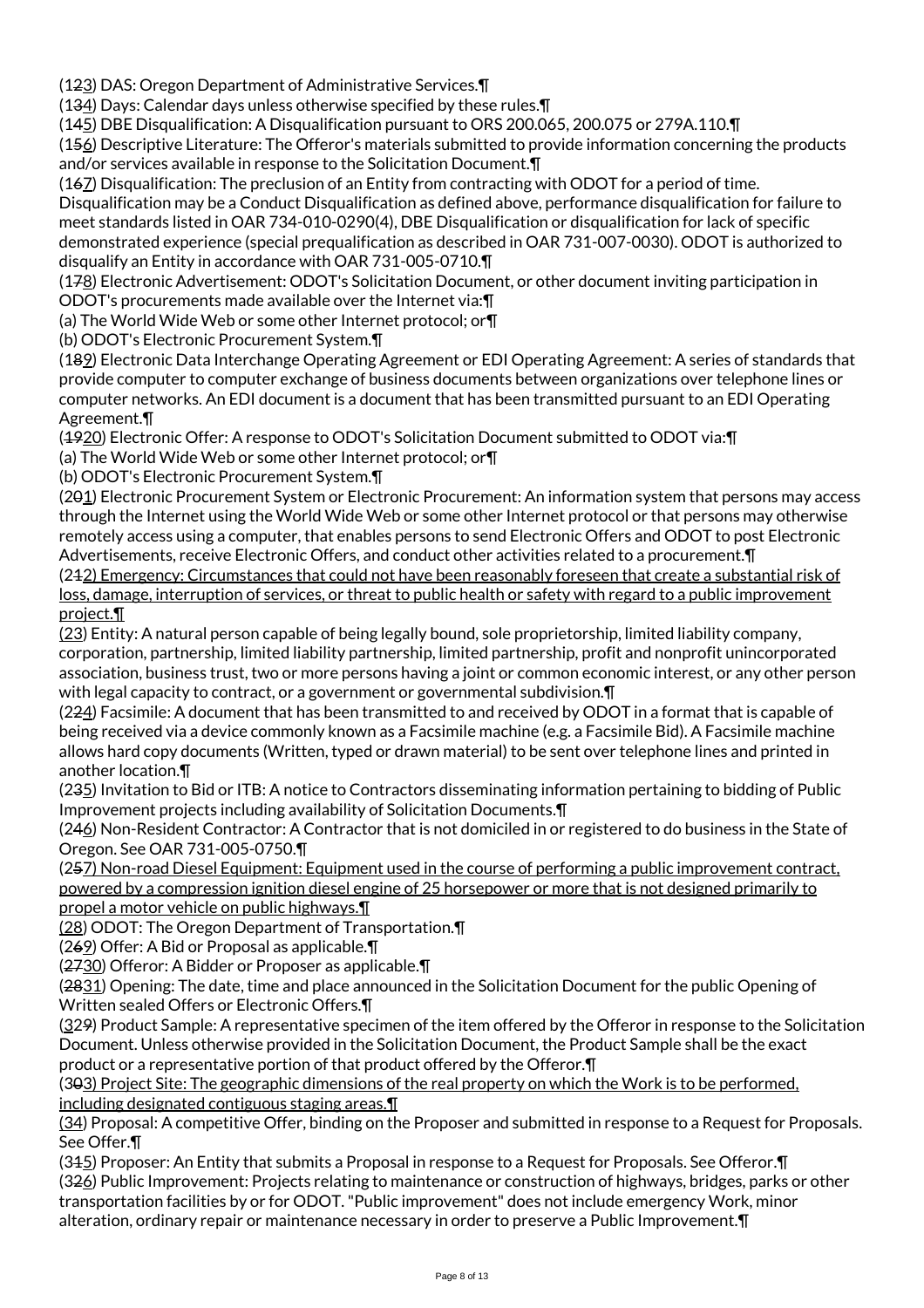(337) Request for Proposals or RFP: A Solicitation Document calling for Proposals.¶

(348) Responsible Offeror (also, Responsible Bidder or Responsible Proposer, as applicable): Is an Entity that has submitted an Offer and meets the standards set forth in OAR 731-005-0670(1)(c)(H) and that has not been disqualified by ODOT under OAR 731-005-0710.¶

(359) Responsive Offer (also, Responsive Bid or Responsive Proposal, as applicable): An Offer that substantially complies with applicable solicitation procedures and requirements and the Solicitation Document.¶ (3640) Signed or Signature: Any mark, word or symbol executed or adopted by an Entity evidencing intent to be bound, which may include electronic or digital signature.¶

(3741) Solicitation Document: Documents that define the procurement of a Public Improvement project including but not limited to Bid or Proposal booklet, plans, Specifications, requirements, provisions and includes all documents incorporated by reference.¶

(3842) Specification: Any description of the physical or functional characteristics, or of the nature of a supply, service or construction item, including any requirement for inspecting, testing, or preparing a supply, service, or construction item for delivery and the quantities or qualities of materials to be furnished under the Contract. Specifications generally will state the result to be obtained and may, on occasion, describe the method and manner of doing the Work to be performed.¶

(439) Tie Offers: Tie Offers shall have the meaning set forth in OAR 731-005-0660.¶

(404) Tier 4 Exhaust Emission Standard: The Tier 4 engine emission standard established by the United States Environmental Protection Agency in 40 CFR 89.112.¶

(45) Verified Diesel Oxidation Catalyst: A diesel oxidation catalyst verified by the United States Environmental Protection Agency for use on Non-road Diesel Equipment.¶

(46) Verified Diesel Particulate Filter: A diesel particulate filter verified by the United States Environmental Protection Agency for use on Non-road Diesel Equipment.¶

(47) Work: The furnishing of all materials, equipment, labor, and incidentals necessary to successfully complete any individual item or the entire Contract and the successful completion of all duties and obligations imposed by the Contract.¶

(418) Written or Writing: Conventional paper documents either manuscript or printed, in contrast to spoken words. It includes electronic transmissions if the Solicitation Document or Contract permits.

Statutory/Other Authority: ORS 184.619, 279A.050, 279A.065

Statutes/Other Implemented: ORS 279A, 279C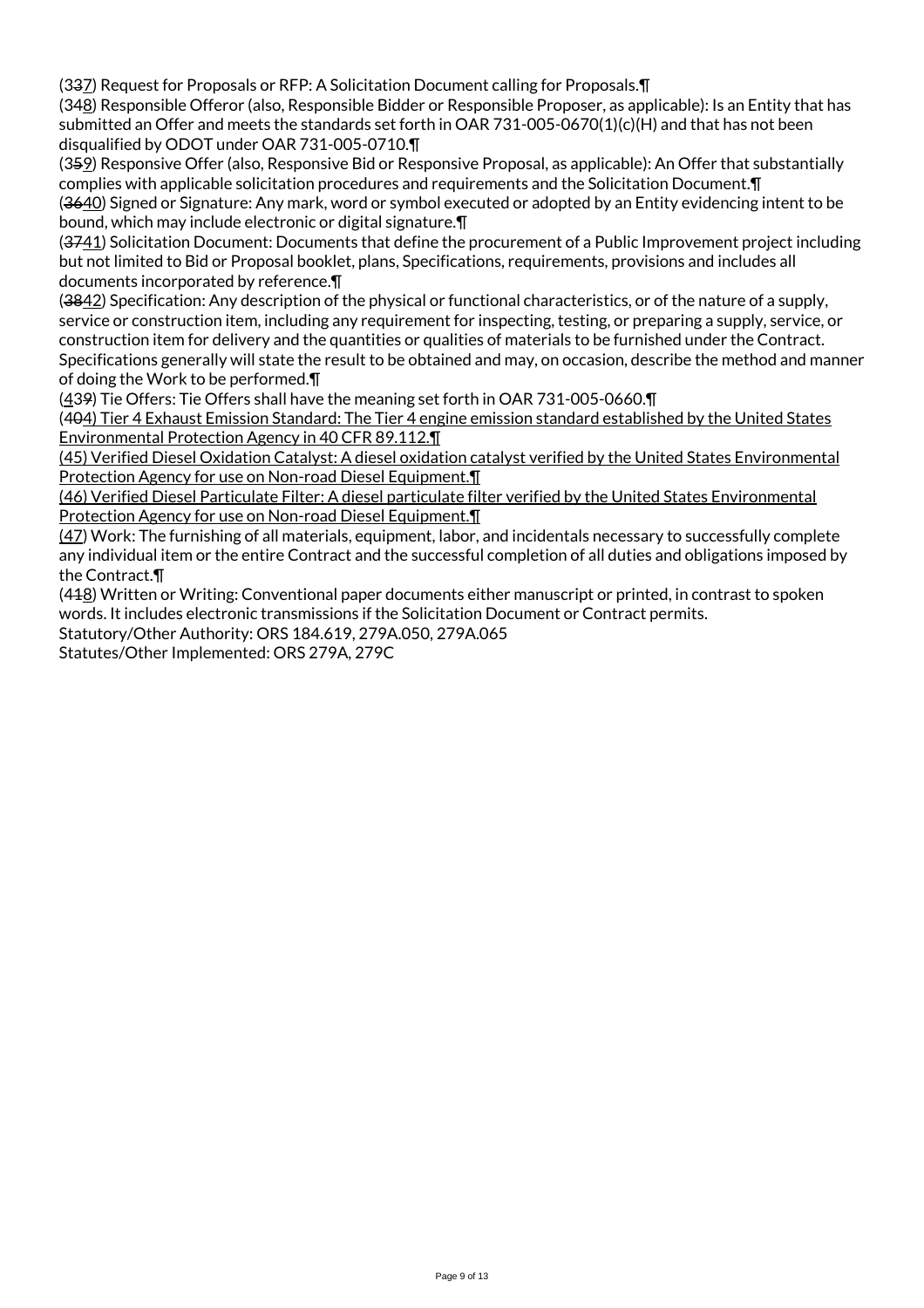#### ADOPT: 731-005-0800

RULE SUMMARY: Establishing a new rule concerning the use of non-road and on-road diesel equipment and vehicles on certain public improvement contracts, pursuant to ORS 279C.537.

CHANGES TO RULE:

#### 731-005-0800

Clean Diesel Construction Standard

(1) For public improvement contracts where the majority of the project site is located within Clackamas, Multnomah, or Washington County, the public improvement is subject to the following requirements:¶ (a) For contracts with an advertisement date on or after January 1, 2022, when the contract will have an awarded contract amount of \$20 million or more, 60 percent of the total non-road diesel equipment used on the project site during the performance of the contract must meet or exceed United States Environmental Protection Agency Tier 4 exhaust emission standards for non-road compression ignition engines; or if not equipped with a Tier 4 engine, must be retrofit with a verified diesel oxidation catalyst or verified diesel particulate filter;¶ (b) For contracts with an advertisement date on or after January 1, 2025, when the contract will have an awarded contract amount of \$15 million or more, 70 percent of the total non-road diesel equipment used on the project site during the performance of the contract must meet or exceed United States Environmental Protection Agency Tier 4 exhaust emission standards for non-road compression ignition engines; or if not equipped with a Tier 4 engine, must be retrofit with a verified diesel oxidation catalyst or verified diesel particulate filter;¶ (c) For contracts with an advertisement date on or after January 1, 2029, when the contract will have an awarded contract amount of \$10 million or more, 80 percent of the total non-road diesel equipment used on the project site during the performance of the contract must meet or exceed United States Environmental Protection Agency Tier 4 exhaust emission standards for non-road compression ignition engines; or if not equipped with a Tier 4 engine, must be retrofit with a verified diesel oxidation catalyst or verified diesel particulate filter.¶ (2) Notwithstanding the requirements of section (1) of this rule, 80 percent of the total non-road diesel equipment used on the project site during the performance of the contract must meet or exceed United States Environmental Protection Agency Tier 4 exhaust emission standards for non-road compression ignition engines; or if not equipment with a Tier 4 engine, be retrofit with a verified diesel oxidation catalyst or diesel particulate filter, for the following projects: ¶

(a) The Interstate 5 Rose Quarter Project; ¶

(b) The Interstate 205 Abernethy Bridge Project; ¶

(c) The Interstate 205 Freeway Widening Project; ¶

(d) The State Highway 217 Northbound Project; and¶

(e) The State Highway 217 Southbound Project.¶

(3) The following non-road diesel equipment are exempt from sections (1) and (2) of this rule:¶

(a) Non-road diesel equipment required for an emergency, as determined by the agency employee responsible for administering the contract; and¶

(b) For contracts with an advertisement date before January 1, 2029, non-road diesel equipment owned and operated by a certified firm. For contracts with an advertisement date before January 1, 2029, non-road diesel equipment that is owned and operated by a certified firm, and is otherwise compliant with the requirements of sections (1) and (2) of this rule, may be counted as compliant equipment for purposes of the calculation under section (4)(e).¶

(4) To verify compliance with sections (1) and (2) of this rule, contractor shall submit all required data to the agency, according to contract specifications. Compliance with sections (1) and (2) of this rule will be determined by the following calculation:¶

(a) Total pieces of non-road diesel equipment used on the project

site&&&..&&....................................................................................&.=\_\_\_\_\_\_\_¶

(b) Multiply the answer to (4)(a) by the required percentage under sections (1) or (2) of this rule (round to the nearest whole number) $&&=$  [

(c) Total pieces of non-road diesel equipment that qualify for an exemption under sections (3)(a) and (3)(b) of this rule&.&..........&&&..=\_\_\_\_\_\_\_¶

(d) Subtract the number under section (4)(c) from the number under

(4)(b)&.............................................................................................&=\_\_\_\_\_\_\_¶

(e) Total number of non-road diesel equipment used on the project site that must meet or exceed United States Environmental Protection Agency Tier 4 exhaust emission standards for non-road compression ignition engines; or if not equipped with a Tier 4 engine, be retrofit with a verified diesel oxidation catalyst or verified diesel particulate filter (equal to 4(d))&&&&.................................................&&..=\_\_\_\_\_\_\_¶

(5) For public improvement contracts where the majority of the project site is located within Clackamas,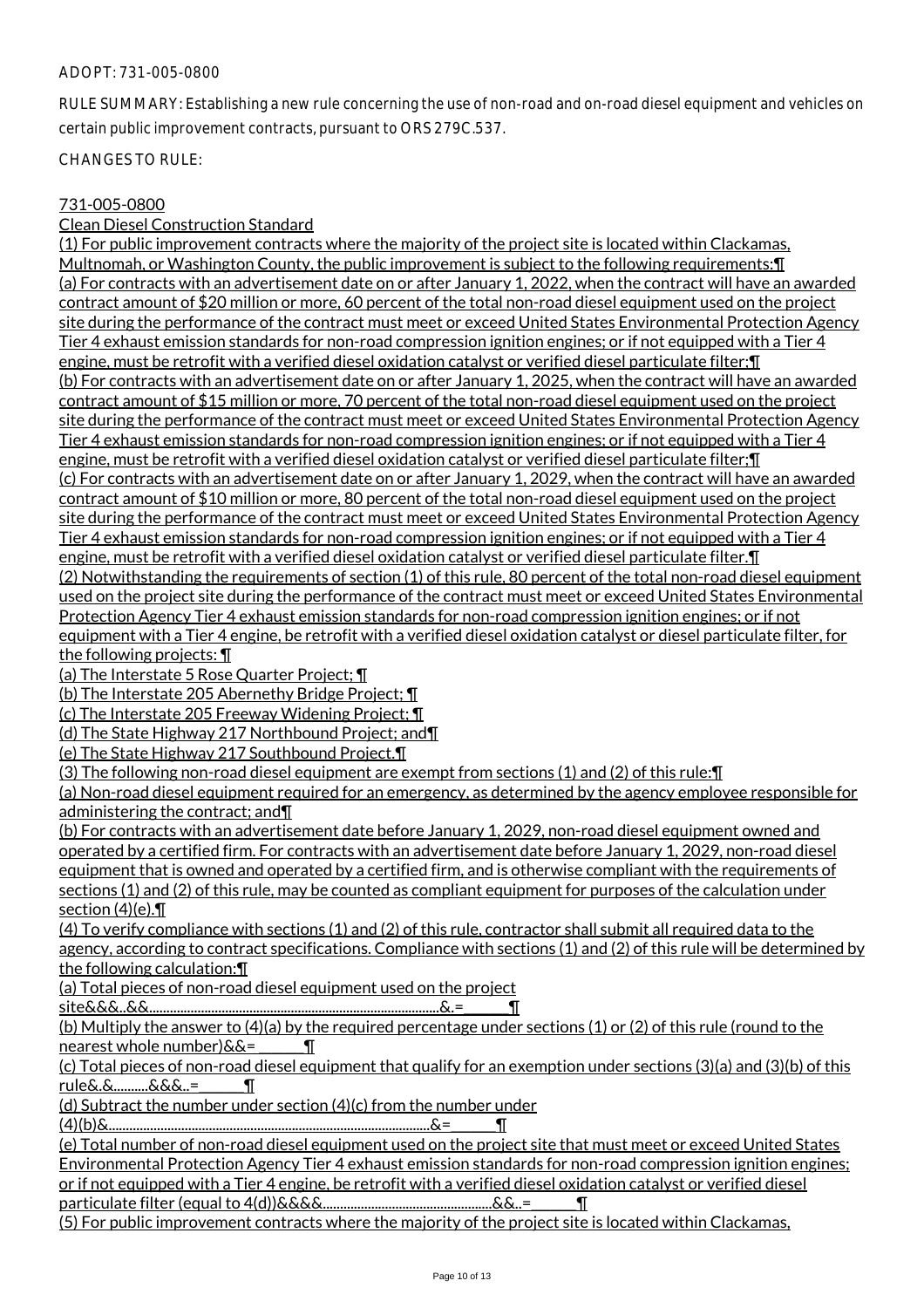Multnomah, or Washington County, the public improvement is subject to the following requirements:¶ (a) For contracts with an advertisement date on or after January 1, 2022, when the contract will have an awarded contract amount of \$20 million or more, and for the Interstate 5 Rose Quarter Project, the Interstate 205 Abernethy Bridge Project, the Interstate 205 Freeway Widening Project, the State Highway 217 Northbound Project, and the State Highway 217 Southbound Project; 50 percent of the total on-road concrete mixer trucks and on-road dump trucks used on the project site during the performance of the contract must be powered by a model year 2010 or newer engine;¶

(b) For contracts with an advertisement date on or after January 1, 2025, when the contract will have an awarded contract amount of \$15 million or more, 75 percent of the total on-road concrete mixer trucks and on-road dump trucks used on the project site during the performance of the contract must be powered by a model year 2010 or newer engine;¶

(c) For contracts with an advertisement date on or after January 1, 2029, when the contract will have an awarded contract amount of \$10 million or more, 100 percent of the total concrete mixer trucks and dump trucks used on the project site during the performance of the contract must be powered by a model year 2010 or newer engine.¶ (6) The requirements of section (5) of this rule apply to on-road concrete mixer trucks and on-road dump trucks owned or operated by contractors, subcontractors, and those operated under trucking services agreements. ¶ (7) The requirements of section (5) of this rule do not apply to:¶

(a) Concrete mixer trucks or dump trucks owned and operated by a certified firm on projects with an advertisement date before January 1, 2029; and¶

(b) Concrete mixer trucks or dump trucks owned and operated by suppliers or vendors delivering materials to a project site, that are not operated under a trucking service agreement or subcontract.

Statutory/Other Authority: ORS 184.619, ORS 279C

Statutes/Other Implemented: ORS 279C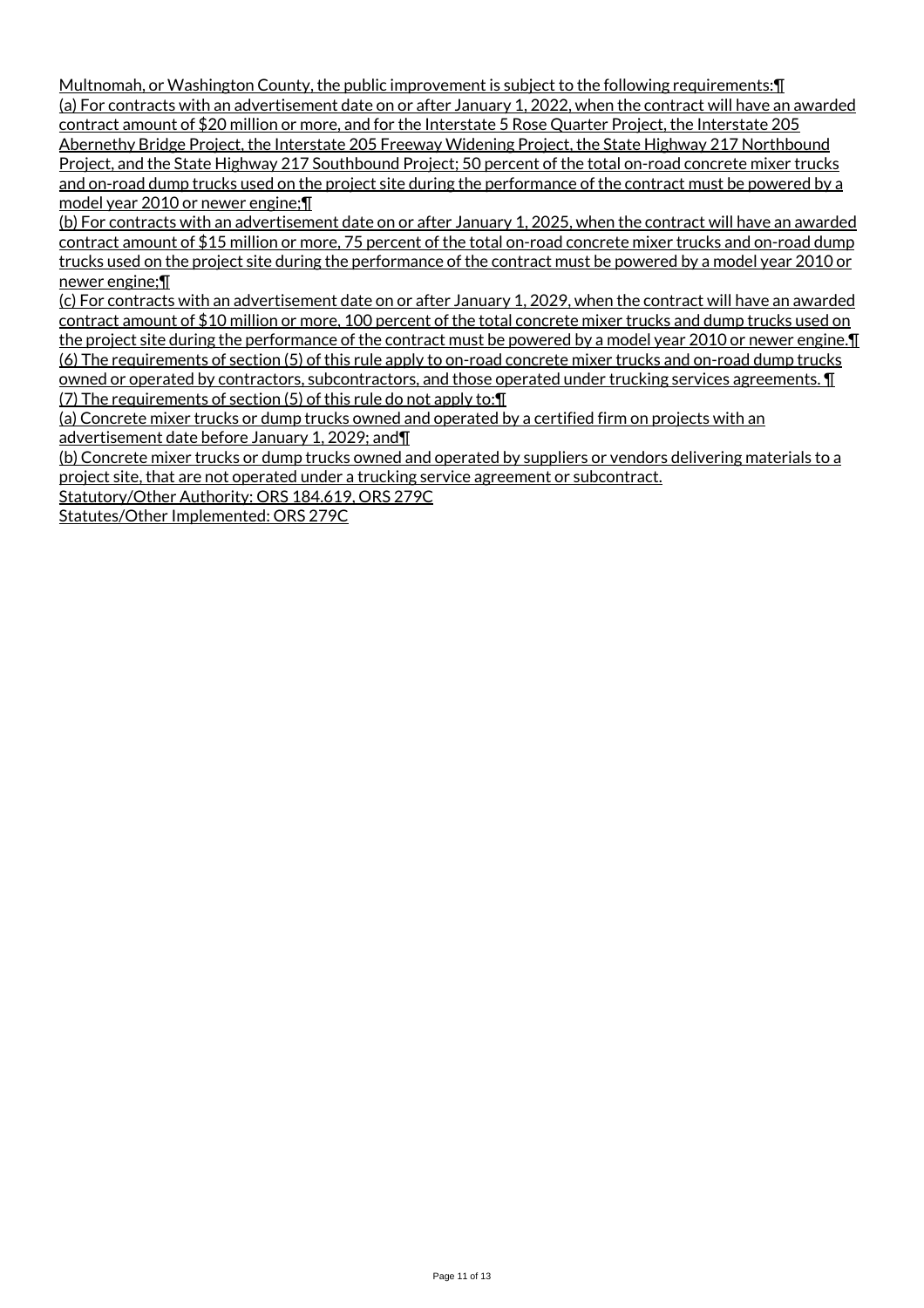#### ADOPT: 731-149-0020

RULE SUMMARY: Establishing a new rule concerning the use of non-road and on-road diesel equipment and vehicles on certain public improvement contracts, pursuant to ORS 279C.537.

CHANGES TO RULE:

#### 731-149-0020

Clean Diesel Construction Standard

(1) The definitions provided in OAR 731-005-0430 apply to sections (2) through (7) of this rule.¶ (2) For public improvement contracts where the majority of the project site is located within Clackamas, Multnomah, or Washington County, the public improvement is subject to the following requirements:¶ (a) For contracts with an advertisement date on or after January 1, 2022, when the contract will have an awarded contract amount of \$20 million or more, 60 percent of the total non-road diesel equipment used on the project site during the performance of the contract must meet or exceed United States Environmental Protection Agency Tier 4 exhaust emission standards for non-road compression ignition engines; or if not equipped with a Tier 4 engine, must be retrofit with a verified diesel oxidation catalyst or verified diesel particulate filter; [[1] (b) For contracts with an advertisement date on or after January 1, 2025, when the contract will have an awarded contract amount of \$15 million or more, 70 percent of the total non-road diesel equipment used on the project site during the performance of the contract must meet or exceed United States Environmental Protection Agency Tier 4 exhaust emission standards for non-road compression ignition engines; or if not equipped with a Tier 4 engine, must be retrofit with a verified diesel oxidation catalyst or verified diesel particulate filter;¶ (c) For contracts with an advertisement date on or after January 1, 2029, when the contract will have an awarded contract amount of \$10 million or more, 80 percent of the total non-road diesel equipment used on the project site during the performance of the contract must meet or exceed United States Environmental Protection Agency Tier 4 exhaust emission standards for non-road compression ignition engines; or if not equipped with a Tier 4 engine, must be retrofit with a verified diesel oxidation catalyst or verified diesel particulate filter.¶ (3) The following non-road diesel equipment are exempt from sections (2) of this rule:¶

(a) Non-road diesel equipment required for an emergency, as determined by the agency employee responsible for administering the contract; and¶

(b) For contracts with an advertisement date before January 1, 2029, non-road diesel equipment owned and operated by a certified firm. For contracts with an advertisement date before January 1, 2029, non-road diesel equipment that is owned and operated by a certified firm, and is otherwise compliant with the requirements of section (3) of this rule, may be counted as compliant equipment for purposes of the calculation under section  $(4)(e)$ . II

(4) To verify compliance with section (2) of this rule, contractor shall submit all required data to the agency, according to contract specifications. Compliance with section (2) of this rule will be determined by the following calculation:¶

(a) Total pieces of non-road diesel equipment used on the project

site&&&&&&&&&&&&&&&&&&&......&&&&&&.=\_\_\_\_\_\_\_¶

(b) Multiply the answer to (4)(a) by the required percentage under section (2) of this rule (round to the nearest whole number)........=  $\blacksquare$ 

(c) Total pieces of non-road diesel equipment that qualify for an exemption under sections (3)(a) and (3)(b) of this  $rule&&&&\&&\&&\&&\&&\&...=$ 

(d) Subtract the number under section (4)(c) from the number under

(4)(b)&...................................................................................&=\_\_\_\_\_\_\_¶

(e) Total number of non-road diesel equipment used on the project site that must meet or exceed United States Environmental Protection Agency Tier 4 exhaust emission standards for non-road compression ignition engines; or if not equipped with a Tier 4 engine, be retrofit with a verified diesel oxidation catalyst or diesel particulate filter (equal to (4)(d))&&&&.......................&.&&&&&&&&&&&..=\_\_\_\_\_\_\_¶

(5) For public improvement contracts where the majority of the project site is located within Clackamas, Multnomah, or Washington County, the public improvement is subject to the following requirements:¶

(a) For contracts with an advertisement date on or after January 1, 2022, when the contract will have an awarded contract amount of \$20 million or more, and for the Interstate 5 Rose Quarter Project, the Interstate 205 Abernethy Bridge Project, the Interstate 205 Freeway Widening Project, the State Highway 217 Northbound Project, and the State Highway 217 Southbound Project, 50 percent of the total on-road concrete mixer trucks

and on-road dump trucks used on the project site during the performance of the contract must be powered by a model year 2010 or newer engine;¶

(b) For contracts with an advertisement date on or after January 1, 2025, when the contract will have an awarded contract amount of \$15 million or more, 75 percent of the total on-road concrete mixer trucks and on-road dump